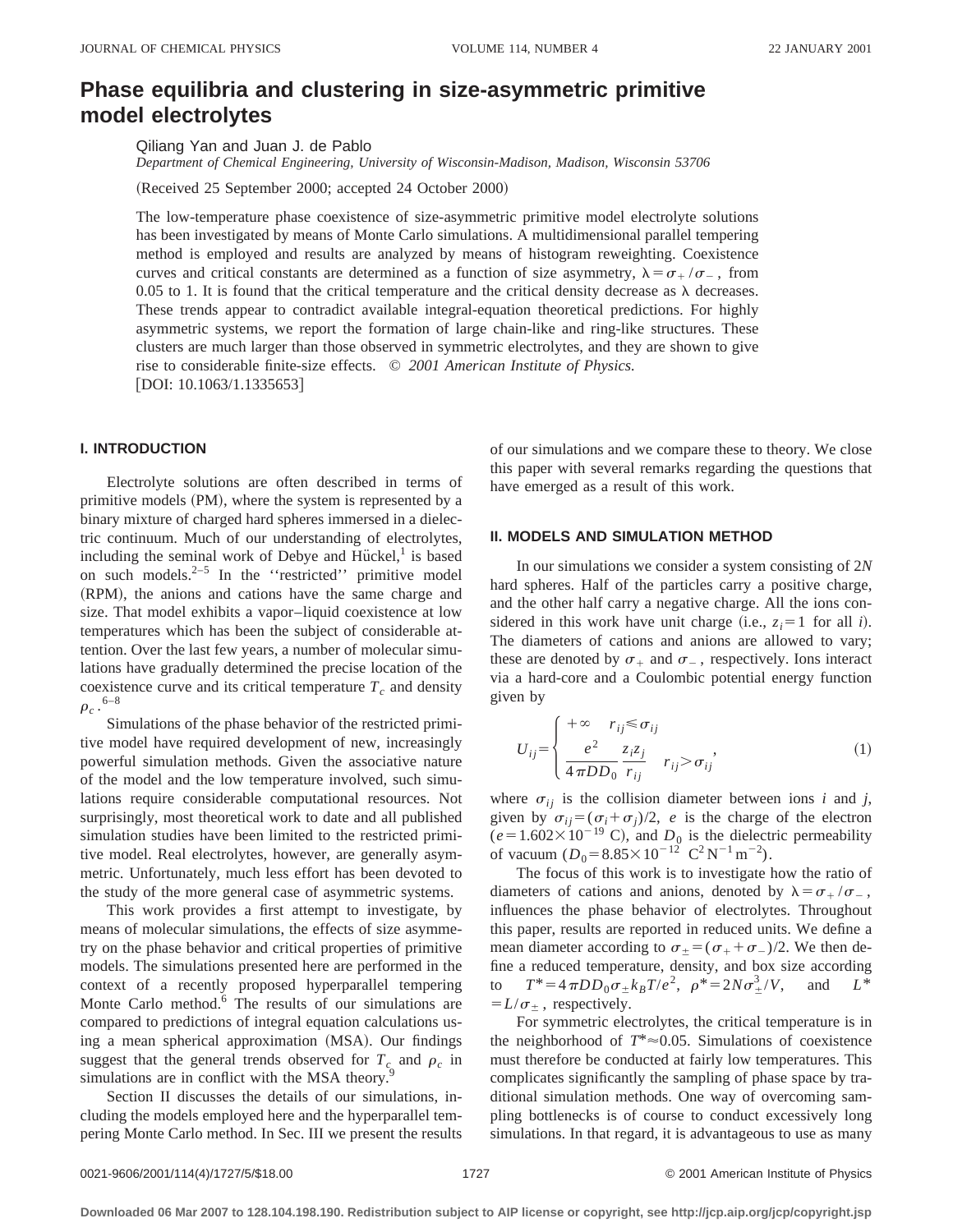time-saving techniques as possible to alleviate the computational burden of such calculations. In this context, the recent work of Panagiotopoulos and Kumar<sup>10</sup> is noteworthy in that they propose a departure from a continuum through a discretization of the RPM model into a finely spaced grid. This reduces the problem of calculating interaction energies into that of looking up interactions in a table. Unfortunately, such a discretization has the potential of introducing uncontrolled approximations which could adversely affect the accuracy of predictions for new, unexplored systems. Furthermore, the level of resolution for small and large particles (as in asymmetric electrolytes) on a single grid is necessarily different. Alternatively, one can try to improve the sampling by resorting to less traditional simulation techniques. In this work, as in our recent study of the RPM, we have opted to follow the latter route, and simulations have been conducted in the framework of the hyperparallel tempering Monte Carlo method  $(HPTMC).$ <sup>6</sup>

Recent studies have shown that, for complex fluids, HPTMC can improve considerably the sampling of phase space.<sup>11</sup> The details of the method have been reported elsewhere.<sup>6,11</sup> For completeness, only a brief description is provided here. HPTMC relies on the construction of a composite ensemble, consisting of *M* noninteracting replicas of general ensembles, each at a different thermodynamic state. The partition function of those ensembles is given by

$$
Z = \sum_{x} \Omega(x) w(x) \Pi_j \exp(f_j q_j(x)), \qquad (2)
$$

where *x* denotes a microscopic state of the system,  $\Omega(x)$  is the density of states,  $w(x)$  is an arbitrary weighting function for state *x*, the  $f_i$ 's are generalized potentials, and the  $q_i$ 's are the corresponding conjugate generalized variables of the system. The partition function of the composite ensemble is given by

$$
Z_c = \Pi_{i=1}^M Z_i. \tag{3}
$$

In order to sample the configuration space of the composite ensemble, it is now possible to devise a Monte Carlo method in which configuration ''swaps'' between pairs of replicas  $i$  and  $i+1$  are proposed. Note that swap trial moves should be supplemented by traditional Monte Carlo moves in the relevant underlying ensembles (e.g., random particle displacements for a canonical ensemble). After a swap attempt, we would have

$$
x_i^{\text{new}} = x_{i+1}^{\text{odd}},
$$
  
\n
$$
x_{i+1}^{\text{new}} = x_i^{\text{old}},
$$
\n(4)

and the proposed swap would be accepted according to

$$
p_{\text{acc}}(x_i \to x_{x+1}) = \min\left[1, \frac{w_i(x_{i+1})w_{i+1}(x_i)}{w_i(x_i)w_{i+1}(x_{i+1})}\right]
$$

$$
\times \Pi_j \exp(-\Delta f_j \Delta q_j)\bigg],
$$
(5)

where  $\Delta f_j = f_{j,i+1} - f_{j,i}$  is the difference in generalized potentials  $f_i$  between the two replicas, and  $\Delta q_i$  is the difference in the corresponding conjugate generalized variables.

TABLE I. Effect of  $\lambda$  on apparent critical parameters for size-asymmetric electrolytes.

| λ    | $L^*$ | $T_c^*$   | $\rho_c^*$ |
|------|-------|-----------|------------|
|      | 17    | 0.0492(2) | 0.073(2)   |
| 0.75 | 17    | 0.0488(2) | 0.072(2)   |
| 0.50 | 18    | 0.0475(3) | 0.070(2)   |
| 0.25 | 18    | 0.0422(3) | 0.059(3)   |
| 0.20 | 20    | 0.0386(4) | 0.051(3)   |
| 0.10 | 22    | 0.0297(5) | 0.033(4)   |
| 0.05 | 28    | 0.0263(6) | 0.022(3)   |

In the particular implementation of HPTMC employed here, a replica *i* (or simulation box) represents a grand canonical ensemble at specified values of  $\mu_i$ , *V*, and  $T_i$ . Ions are inserted or removed in pairs, so that electrical neutrality is preserved. To facilitate particle insertions, distance-biased methods<sup>7</sup> are also implemented. For an underlying grand canonical ensemble, the acceptance criteria for swap trial moves is given by

$$
p_{\rm acc}(x_i \to x_{i+1}) = \min[1, \exp(\Delta \beta \Delta U - \Delta(\beta \mu) \Delta N)], \quad (6)
$$

where  $\Delta \beta = \beta_{i+1} - \beta_i$ ,  $\Delta U = U(x_{i+1}) - U(x_i)$ ,  $\Delta(\beta \mu)$  $= \beta_{i+1}\mu_{i+1} - \beta_i\mu_i$ , and  $\Delta N = N(x_{i+1}) - N(x_i)$ .

In most of our calculations we employ between 10 and 15 replicas. The composite system is simulated in parallel for at least  $2 \times 10^6$  Monte Carlo steps to calculate a coexistence curve. Each Monte Carlo step consists of 200 particle displacements, 100 insertion or deletion attempts. Configuration swaps are attempted every 20 Monte Carlo steps. Instantaneous numbers of particles and total potential energy are stored every 10 Monte Carlo steps. To estimate critical properties, 4 or 5 boxes are simulated in parallel for at least 10  $\times 10^6$  Monte Carlo steps. Longer simulations are required as the asymmetry of the ions increases. The box sizes employed in this work are reported in Table I.

As in our previous work, long-range interactions are calculated by the Ewald-sum method, with conducting boundary conditions. Joint histograms are collected for the distribution of number of particles and total potential energy of each simulation box. Histogram reweighting techniques<sup>12,13</sup> are then used to blend histograms and to generate binodal curves. Apparent critical parameters for a given box size are estimated by means of mixed-field finite-size scaling techniques $14,15$  assuming that the criticality of the systems investigated here belongs to the Ising universality class.

#### **III. RESULTS AND DISCUSSION**

Figure 1 shows simulated binodal curves for asymmetric ionic systems. For clarity, coexistence curves are only shown for  $\lambda=1$ , 0.75, 0.50, and 0.25. The corresponding critical temperatures and critical densities are reported in Table I. The sizes of the simulation boxes employed are also given in Table I. The results of our simulations indicate that as  $\lambda$ decreases from 1 (the restricted model) to  $0.05$  (the most asymmetric system considered here), both  $T_c^*$  and  $\rho_c^*$  decrease. The drop of  $T_c^*$  becomes increasingly apparent as  $\lambda$ becomes smaller. For nearly symmetric electrolytes (e.g.,  $\lambda$ =0.75), the effect of  $\lambda$  is relatively small. The binodal

**Downloaded 06 Mar 2007 to 128.104.198.190. Redistribution subject to AIP license or copyright, see http://jcp.aip.org/jcp/copyright.jsp**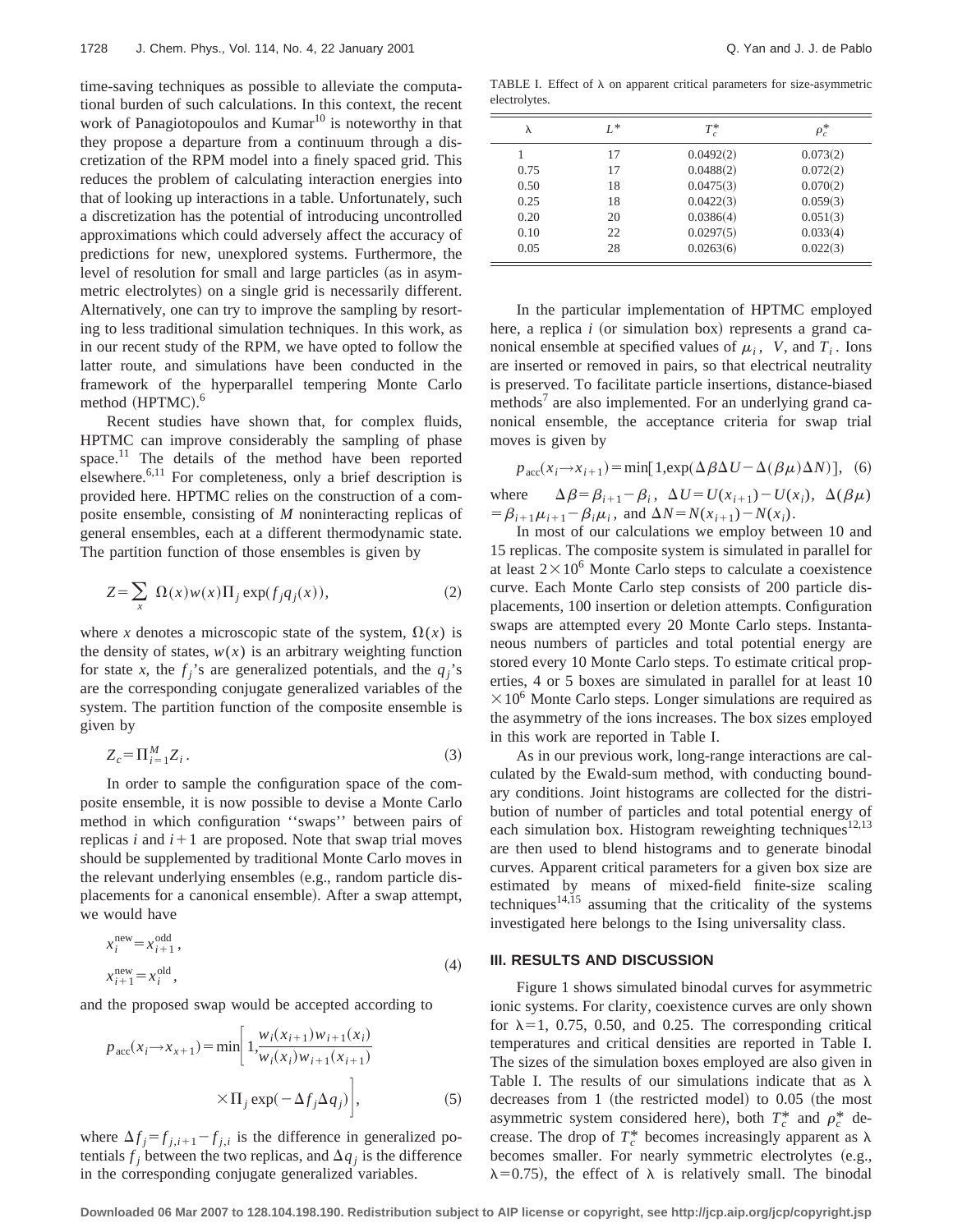

FIG. 1. Simulated binodal curves for size-asymmetric electrolyte systems with different  $\lambda$ . Circles:  $\lambda=1$ ; diamonds:  $\lambda=0.75$ ; squares:  $\lambda=0.5$ ; triangles:  $\lambda$ =0.25.

curves corresponding to  $\lambda=1$  and  $\lambda=0.75$  are almost identical. For highly asymmetric systems, the effect of  $\lambda$  is much stronger and the coexistence curves show pronounced differences.

The trends of  $T_c^*$  and  $\rho_c^*$  with size asymmetry observed in simulations can now be compared to existing theoretical



FIG. 2. Critical parameters for size-asymmetric PM electrolytes. (a) Critical temperature as a function of asymmetry. Circles correspond to results of simulations; squares are MSA results via the energy route, and diamonds are MSA results via the virial route. (b) Critical density as a function of asymmetry. The meaning of the symbols is the same as in  $(a)$ .



FIG. 3. Configuration representative of size-asymmetric ionic system with  $\lambda$ =0.1 and *L*\*=55 at *T*\*=0.03. The instantaneous density corresponding to this configuration is  $\rho^*$  = 0.001 22.

predictions. Note that until now, theory provided the only means for studying the phase behavior of asymmetric electrolytes. Figure 2 shows results from integral equation calculations using a mean spherical approximation (MSA). Predictions of MSA are shown for both the virial and the energy routes.<sup>9</sup> As expected from a mean-field calculation, the MSA critical predictions are unable to capture the results of simulations quantitatively. What is perhaps more surprising, however, it that the trends predicted by the theory are in conflict with those observed in simulations. The MSA theory predicts that both the critical temperature and density *increase* as  $\lambda$ decreases. One possible source of this conflict is that the MSA theory does not satisfy the Debye–Hückel limiting law, which becomes important in the regime of our simulations. In a recent paper, Blum *et al.* have pointed out that this limiting law can only be satisfied by taking into account three-body interactions.<sup>16</sup> Their new BIMSA theory, which takes three-body hard core exclusion into account, does satisfy this limiting law, and might prove to be consistent with our simulation data. Unfortunately, theoretical critical predictions using BIMSA are not available yet.

Previous authors have studied the aggregation of ions into clusters within the framework of the RPM model.<sup>17</sup> Our results indicate that asymmetric electrolytes also form clusters, but that these are much larger than those in symmetric systems. Figure 3 shows several clusters from a simulation of the  $\lambda=0.1$  system in a box of size  $L^* = 55$  at  $T^* = 0.03$ . The instantaneous density is  $\rho^*=0.001$  22. As can be seen in the figure, ions form polymer-like structures whose shapes include chains, rings, and branched chains. This pronounced tendency to cluster can be rationalized by considering a simple aggregate of only four ions. As shown in Fig. 4, for a symmetric electrolyte the potential energy of a tight four-ion cluster is lower than that of a linear-tetramer. For highly asymmetric systems (e.g.,  $\lambda$ <0.12), however, linear tetram-

**Downloaded 06 Mar 2007 to 128.104.198.190. Redistribution subject to AIP license or copyright, see http://jcp.aip.org/jcp/copyright.jsp**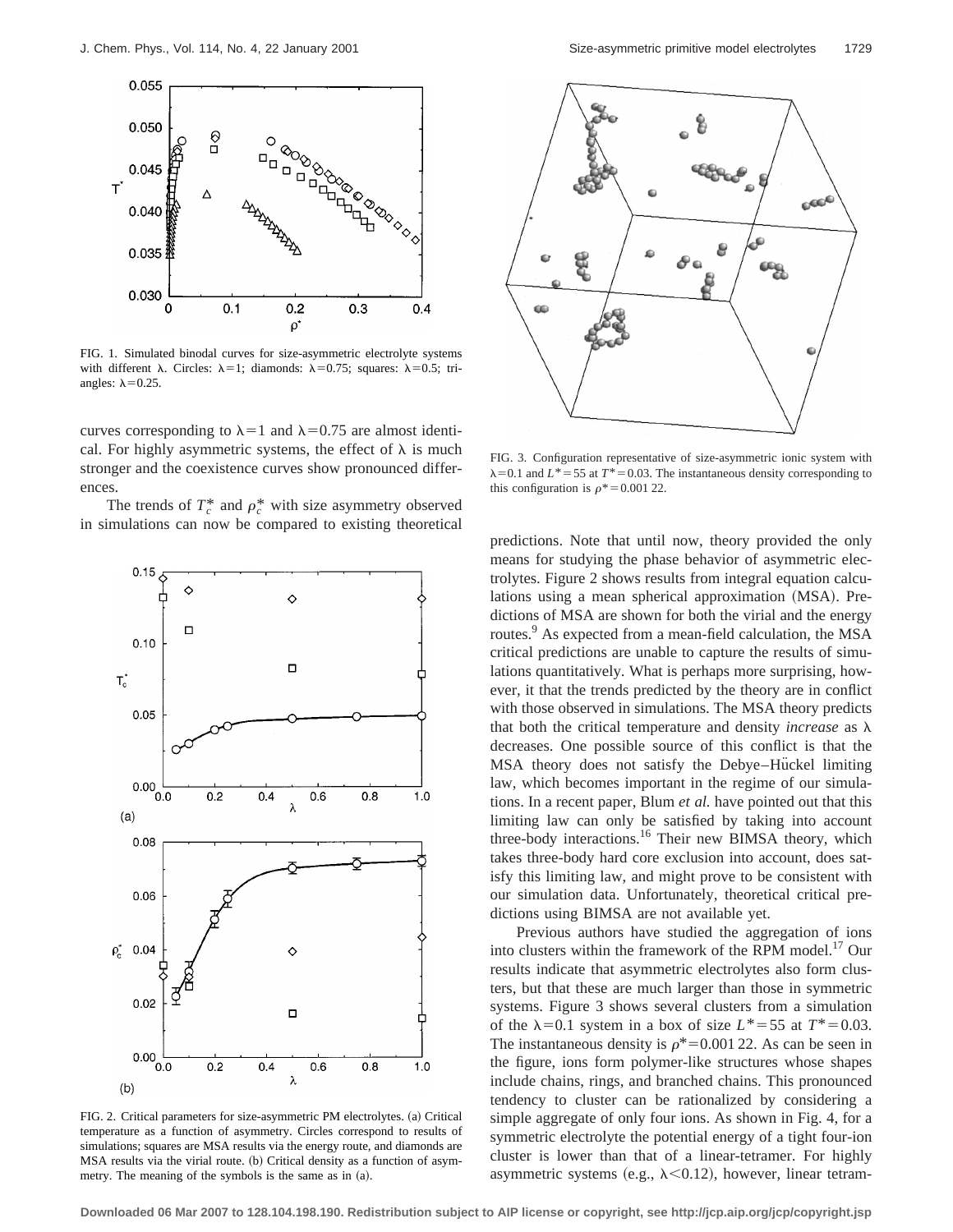

FIG. 4. Potential energy of a simple cluster of four ions at different configurations. The solid line is the calculated potential energy of compact clusters, the dashed line is that for a linear tetramer. The numerical values are in unit of  $(4\pi DD_0e^{-2}\sigma_{\pm})^{-1}$ . Inserts are schematic representations of clusters: (a) compact cluster when  $\lambda > \sqrt{2}-1$ ; (b) compact cluster when  $\lambda$  $\leq \sqrt{2}-1$ ; (c) linear cluster (tetramer).

ers have lower potential energy than any other cluster shape. This lower energy and a higher entropy help explain why chains and large rings occur. It is also interesting to point out that, for  $\lambda$  > 0.4, the energy of linear tetramers or clusters is independent of  $\lambda$ . For  $\lambda$ <0.4, however, the energy of clusters increases markedly as  $\lambda$  decreases, while that of linear tetramers remains unchanged. Interestingly,  $\lambda \approx 0.4$  is also the point at which the critical temperature and density appear to take a sharp turn towards smaller values.

To analyze this phenomenon, ions are labeled as belonging to a cluster if the smallest distance between the ion and the other members of the cluster is less than some critical distance  $R_c$ .<sup>18</sup> For particle pair *ij*, in this work the critical distance is set to  $R_{ij,c} = 1.5\sigma_{ij}$ . Figure 5 shows the fraction of ions involved in clusters of a given size *n*, for  $\lambda=0.1$ , at  $T^*$ =0.03 and  $\langle \rho^* \rangle$ =0.003 (for comparison, we also show results for the RPM model at a similar density.) As expected,



FIG. 5. Probability of finding an ion involved in a cluster of size *n* at *T*\* = 0.03 and  $\rho$ <sup>\*</sup> = 0.003 for a  $\lambda$ =0.1 system of size *L*<sup>\*</sup> = 91. The insert is the same plot for RPM at  $T^*=0.051$  and  $\rho^*=0.002$  in a system of size  $L^*$  $=50.$ 



FIG. 6. Average density as a function of inverse box size. Squares:  $\lambda$ =0.1 at  $T^* = 0.03$  and  $\beta \mu = -69.8$ ; circles:  $\lambda = 1$  at  $T^* = 0.051$  and  $\beta \mu = -27$ ; diamonds:  $\lambda$ =0.2 at *T*<sup>\*</sup>=0.042 and  $\beta \mu$ =-28.

most clusters are neutral. The cluster size distribution exhibits an interesting maximum at  $n=8$ , indicating that at this density and temperature ions are more likely to be part of an octamer than a dimer; furthermore, our analysis suggests that most clusters are in chain-like structures, which can comprise as many as 100 ions. For symmetric systems at approximately the same density, most of the ions associate into pairs and most of the clusters involve less than ten ions. As shown in this work, this strong tendency of asymmetric systems to associate influences the thermodynamic properties of primitive models. It is also likely to have important effects on the transport properties of electrolyte solutions; it would be interesting to explore such properties in the future and consider how clustering affects viscosity, diffusion, etc.

The formation of large clusters in highly asymmetric electrolytes suggests that finite-size effects, analogous to those encountered in simulations of polymers, are likely to be large. To assess the magnitude of such effects, we have conducted a number of simulations in boxes of different sizes, under the same conditions of temperature and chemical potential. As Fig. 6 illustrates, for the symmetric RPM, all box sizes investigated here result in the same average density. In contrast, for a highly asymmetric PM  $(\lambda=0.1)$ , the average density obtained for different box sizes varies considerably. For small and intermediate box sizes, the simulated average density increases until the system size reaches some critical value, after which the density keeps nearly constant. Note that for highly asymmetric electrolytes, the ''critical'' box size required to reduce systematic finite-size effects is large (for  $\lambda=0.1$ , this value is around 24). While we have verified that our systems and calculations are large enough not to be adversely affected by finite-size effects, it is important to emphasize that, at low temperatures and concentrations (i.e., for highly asymmetric systems), finite-size effects become increasingly pronounced. It would therefore be difficult to conduct simulations of coexistence below the range of  $\lambda$  considered in this work (that is,  $\lambda$ <0.05). Also note that, to the best of our knowledge, the simulations reported here have been conducted on systems larger than

**Downloaded 06 Mar 2007 to 128.104.198.190. Redistribution subject to AIP license or copyright, see http://jcp.aip.org/jcp/copyright.jsp**